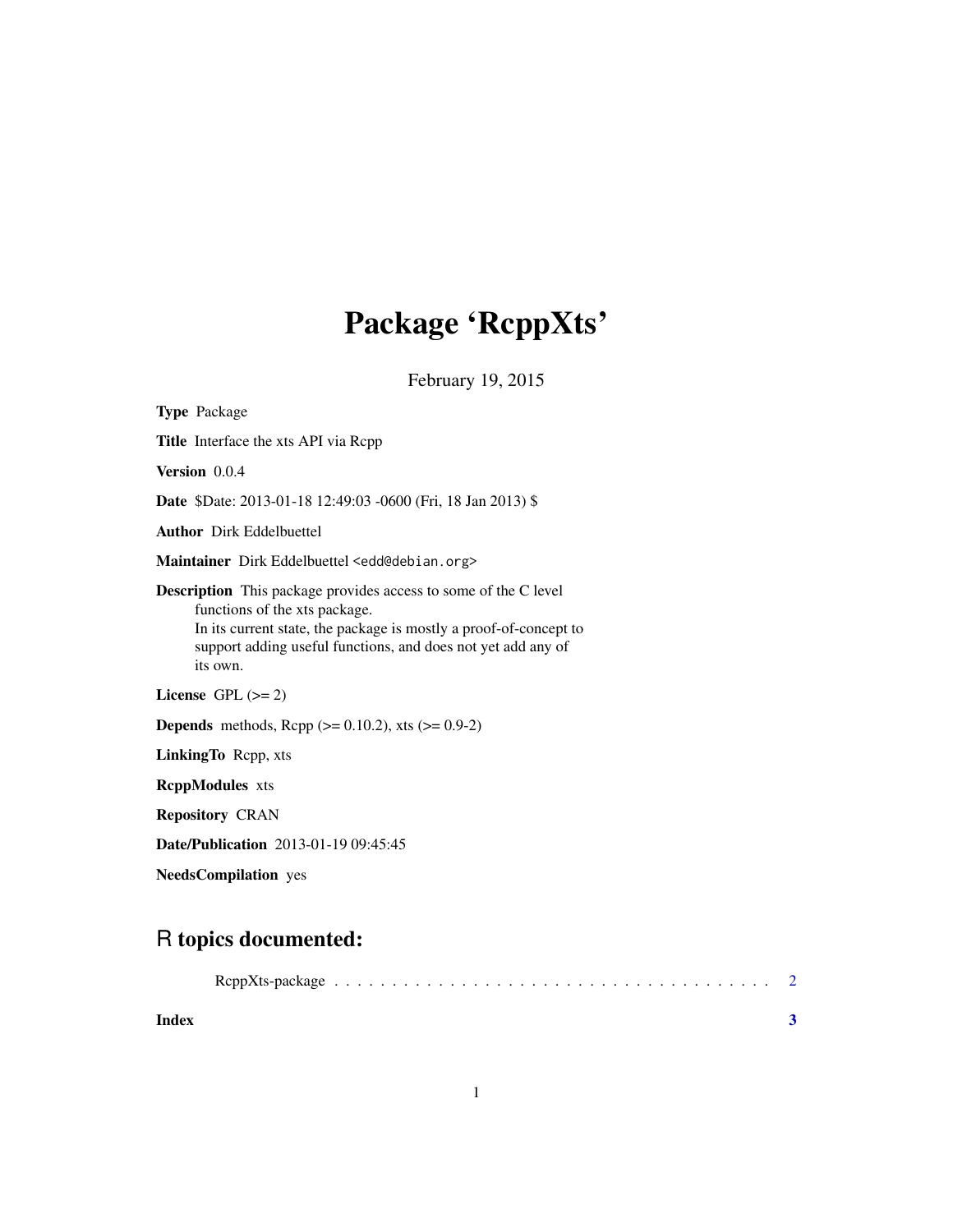<span id="page-1-0"></span>

#### Description

This package helps with an Rcpp-based interface to the API of the xts package.

### Usage

```
xtsIs(x)
xtsIsOrdered(x, increasing, strictly)
xtsNaCheck(x, check)
xtsTry(x)
xtsRbind(x, y, dup)
xtsCoredata(x)
xtsLag(x, k, pad)
```
#### Arguments

| x          | an xts object                                 |
|------------|-----------------------------------------------|
| у          | an xts object                                 |
| increasing | a boolean switch                              |
| strictly   | a boolean switch                              |
| check      | a boolean switch                              |
| dup        | a boolean switch whether to remove duplicates |
| k          | an integer denoting lag length                |
| pad        | a boolean switch whether to pad               |

#### Author(s)

Dirk Eddelbuettel

#### See Also

[xts](#page-0-0)